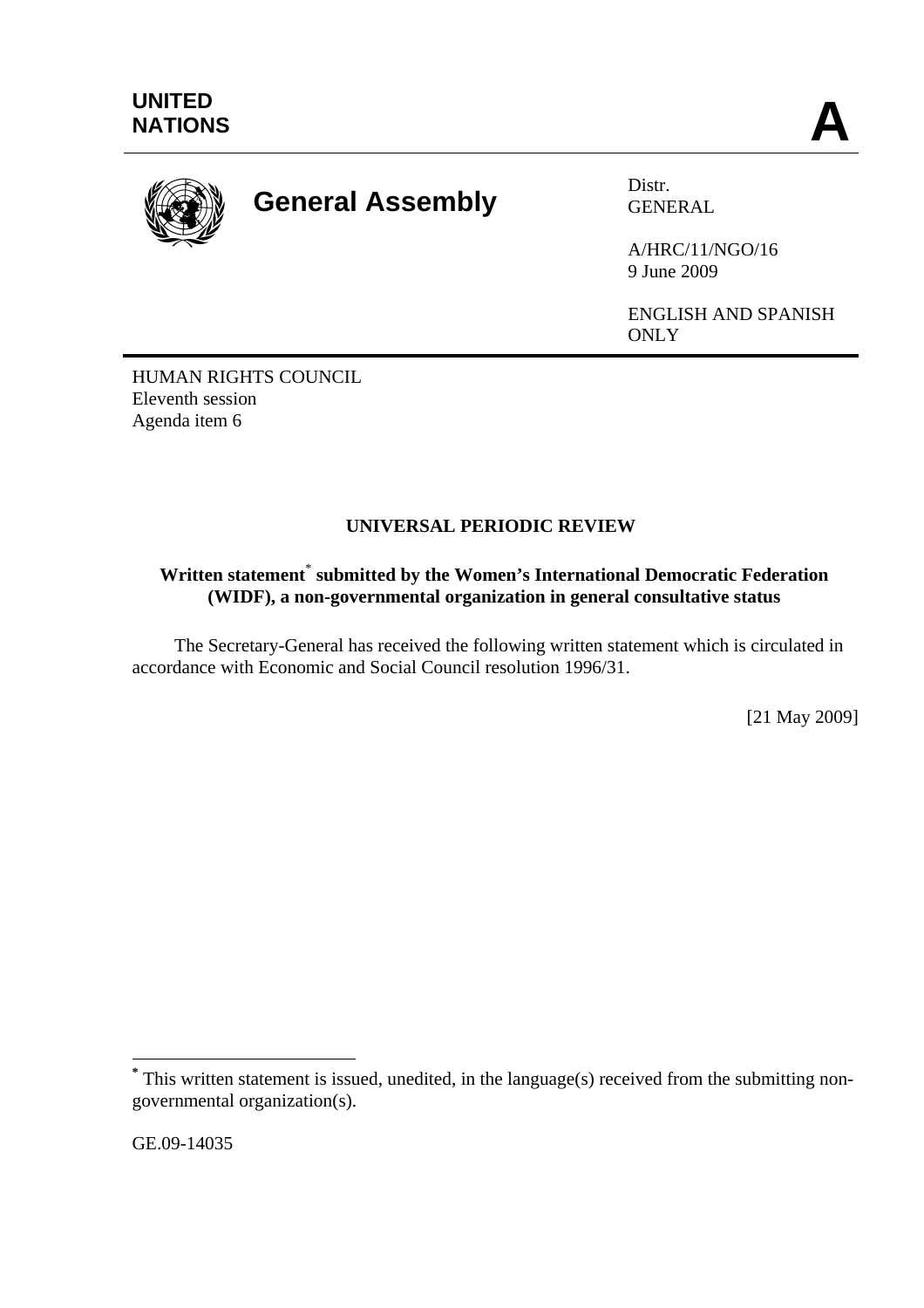## **Assessment on the results obtained by Cuba in the Universal Periodic Report.**

**The Women International Democratic Federation**, organization created on December 1st, 1945, right after the end of World War II, brings together women's organizations from the most diverse sectors, religious beliefs and opinions, from countries with different social regimes. More than 209 organizations from over 130 countries are currently affiliated to WIDF, organization that has regional offices in all continents. It is an international non-governmental organization in Consultative Status with ECOSOC since 1972 and its presence and influence in the environment of the United Nations has grown and strengthened.

**WIDF Regional Office for America and the Caribbean Region** gathers 68 organizations from the area and it is immersed in the final preparation process to hold its 5th Regional Conference in Quito, Ecuador from May  $29<sup>th</sup> - 31<sup>st</sup>$  this year. We will know about the outcomes of this Conference before holding the  $11<sup>th</sup>$  Session of the Human Rights Council.

**WIDF REGIONAL OFFICE FOR AMERICA AND THE CARIBBEAN REGION** considers as very positives the results obtained by Cuba in the universal periodic report that took place in February this year 2009. WIDF regional office understands as fair and deserved the positives recommendations made to Cuba urging it to share with the word its highly recognized experiences regarding educational, social workers, health, cooperation and international solidarity programs. We consider that Cuba is a country that observes, respects and protects all human rights of its citizens, a nation that supports the right to self-determination and independence, that promotes initiatives in defense of the development of the countries, of equal dialogues and international solidarity, that cooperates with united nations mechanism so as to achieve a greater integration in order to reach a better world.

We also consider Cuba has reached important results in terms of gender equality and empowerment of women in all spheres of life. It has been recognized that Cuba has far exceeded Objective # 3 of the Millennium Development Goals in spite of the challenges that Cuban society as a whole and its women's organization, the Federation of Cuban Women (FCW), will keep on facing.

**The Federation of Cuban Women (FCW)**, that is a member of global WIDF's Steering Committee, coordinates the Regional Office for America and the Caribbean Region. The FCW is an NGO in Consultative Status with ECOSOC since 1997 and gathers more than 4 million members organised in 77 106 grass-roots structures, spread all across the country, including its most remote rural areas.

**The Federation of Cuban Women (FCW)** has played an outstanding role on human rigts of Cuban women during these 5 decades. The FCW constitutes the methodological referring on gender policies of its country. The FCW has played a broad and active work regarding massive programs on education and health, women's incorporation and promotion to employment, education of new values and new family relations and for the achievement of the full exercise of all women human rights. The FCW is the National Mechanism for the Advancement of Women, condition recognized in the National Plan of Action of the Republic of Cuba to follow-up the IV UN World Conference on Women held in Beijing.